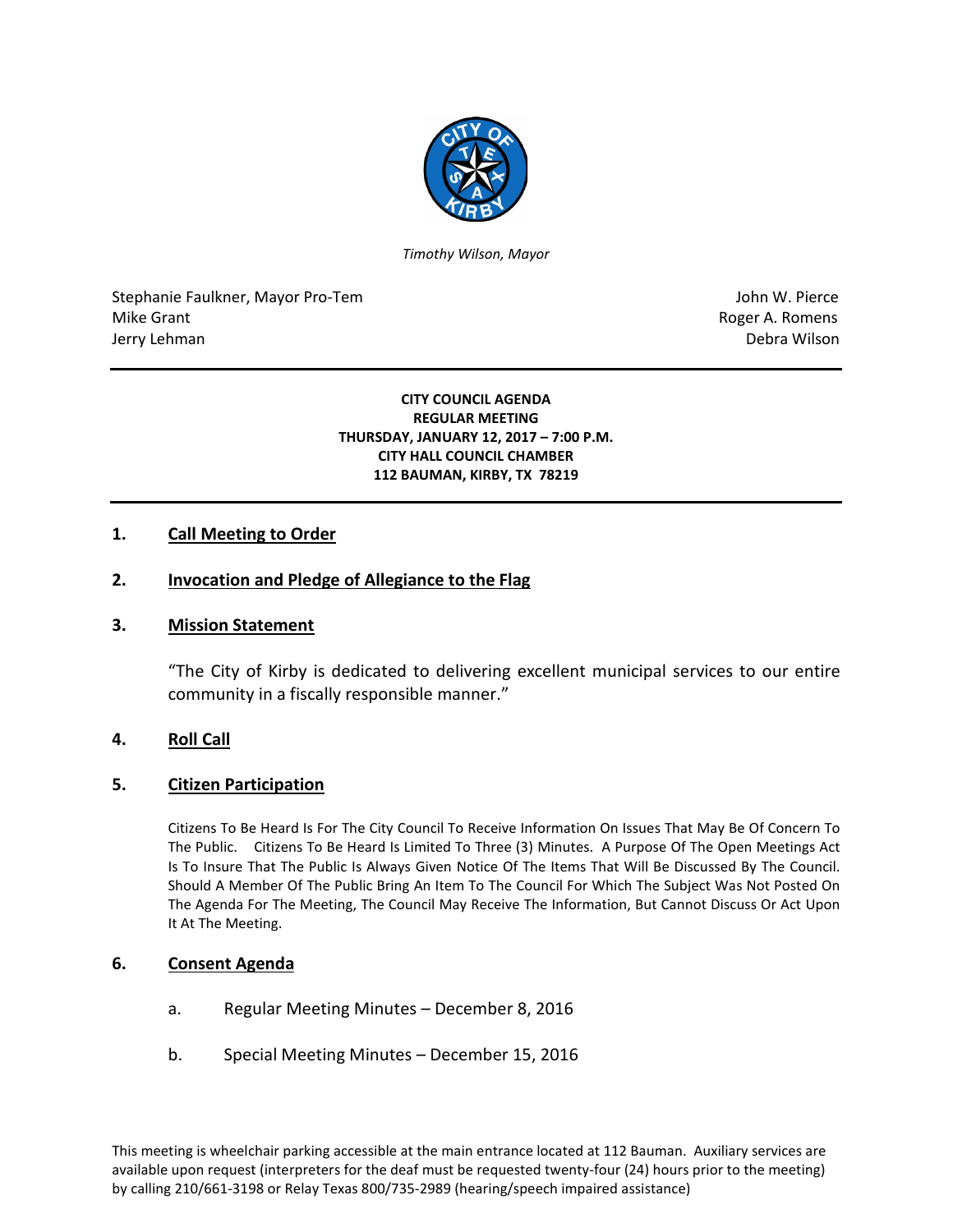# **7. Presentation**

- a. Retirement Award For Fire Chief Kevin Riedel
- b. Joint Animal Shelter Status Update Andy Winter, Bexar County

### **8. Discussion And Possible Action**

- a. Discussion And Possible Action To Consider Ordinance No. O-2017-808 Amending FY 2016-2017 Budget. This Is The First Reading.
- b. Discussion And Possible Action To Approve Resolution No. R-2017-681 Adopting The City Of Kirby's Investment Policy
- c. Discussion And Possible Action To Approve Resolution No. R-2017-682 Adopting The City Of Kirby's Investment Strategy
- d. Discussion And Possible Action Regarding Economic Development Committee Membership
- e. Discussion And Possible Action To Consider Establishing The Kirby Senior Center As A City Department
- f. Discussion And Possible Action Regarding Future Plans For Donated Property On Binz Engleman Road
- g. Discussion And Possible Action Regarding Generators For City Facilities
- h. Discussion And Possible Action To Consider Ordinance No. O-2017-807 Repealing Chapter 50 Of The Code Of Ordinances Of The City Of Kirby and Adopting A New Chapter 50, Public Utilities, Of The Code Of Ordinances Of The City Of Kirby To Establish Certain Additional Fees. This is the First Reading.
- i. Presentation, Discussion And Possible Action Regarding The City Logo Design Project
- j. Discussion And Possible Action To Consider Ordinance No. O-2017-809, An Ordinance Repealing Chapter 54 Of The Code Of Ordinances Of The City Of Kirby, Texas, And Adopting A New Chapter 54 Of The Code Of Ordinances And Establishing Illicit Discharge Restrictions Pursuant To U.S. Environmental Protection Agency Guidelines And Adopted Texas Commission On Environmental Quality Standards, And Providing A Penalty Upon Conviction Of A Violation Of This Section In An Amount Not To Exceed \$500.00 Per Violation Per Day Unless The Violator Receives Actual Notice Of The Provisions Of This Ordinance In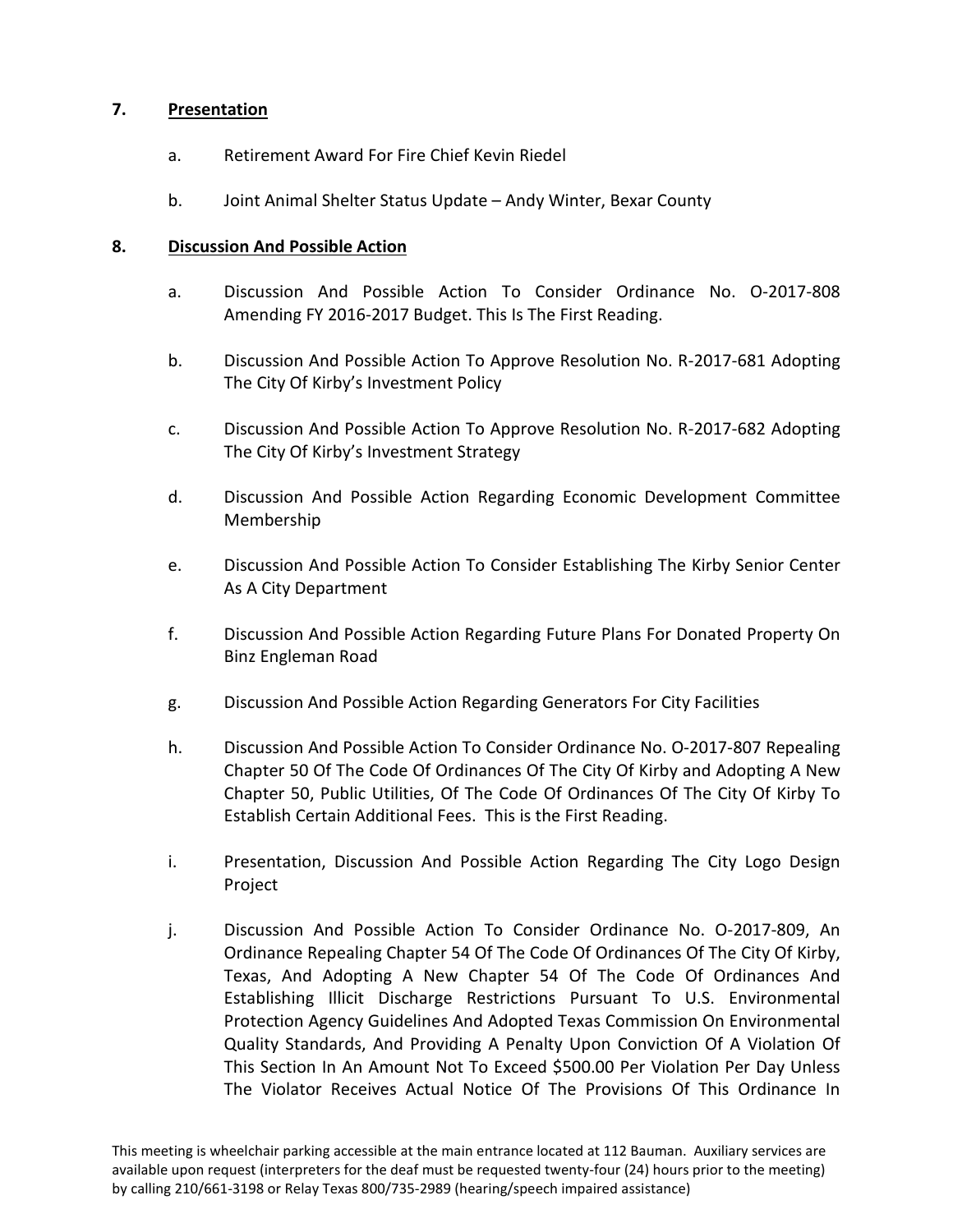Which Case The Penalty Upon Conviction Is Not To Exceed \$1,000 Per Violation Per Day Or Not To Exceed \$5,000 Per Violation Per Day For Certain Violations Relative To Point Source Effluent Limitations Or The Discharge Of A Pollutant (Other Than From A Non-Point Source) Into A Sewer System, Including A Sanitary Or Storm Water Sewer System, Owned Or Controlled By The City, And Establishing An Effective Date. This Is The First Reading.

- k. Discussion And Possible Action To Appoint An Acting City Manager In The Absence Of The City Manager
- l. Discussion And Possible Action To Consider A Memorandum Of Understanding Between City Of Kirby And Judson I.S.D. For Use Of Schools As Emergency **Shelters**
- m. Discussion And Possible Action To Consider A Proposal From Ford Engineering To Provide Engineering And Surveying Services For The Pageland And Theodor Street Reconstruction Project
- n. Discussion And Possible Action To Consider Resolution No. R-2017-683 A Resolution Of the City Council Of The City Of Kirby Authorizing The Submission Of The Proposed Ackerman Road Sidewalks And Bike Lanes In The FY 2017 – 2020 Transportation Alternatives Program Of The San Antonio-Bexar County Metropolitan Planning Organization And Assumption Of Responsibility For Local Share Of Costs

# **9. Requests and Announcements**

a. Requests By Mayor And Council Members For Items To Be Placed On Future City Council Agendas And Announcements On City Events/Community Interests

# **10. Adjournment**

 Monique L. Vernon City Manager

\_\_\_\_\_\_\_\_\_\_\_\_\_\_\_\_\_\_\_\_\_\_\_\_\_\_\_

Patty Cox, TRMC City Secretary

\_\_\_\_\_\_\_\_\_\_\_\_\_\_\_\_\_\_\_\_\_\_

The City Council reserves the right to adjourn into executive session at any time to discuss any of the matters listed on this agenda if authorized by Texas Government Code Section 551.071, Consultation with Attorney, Texas Government Code Section 551.072, Deliberations about Real Property, Texas Government Code Section 551.074, Personnel Matters, and Texas Government Code Section 551.076, Security Devices or Security Audits.

#### **CERTIFICATE**

This meeting is wheelchair parking accessible at the main entrance located at 112 Bauman. Auxiliary services are available upon request (interpreters for the deaf must be requested twenty-four (24) hours prior to the meeting) by calling 210/661-3198 or Relay Texas 800/735-2989 (hearing/speech impaired assistance)